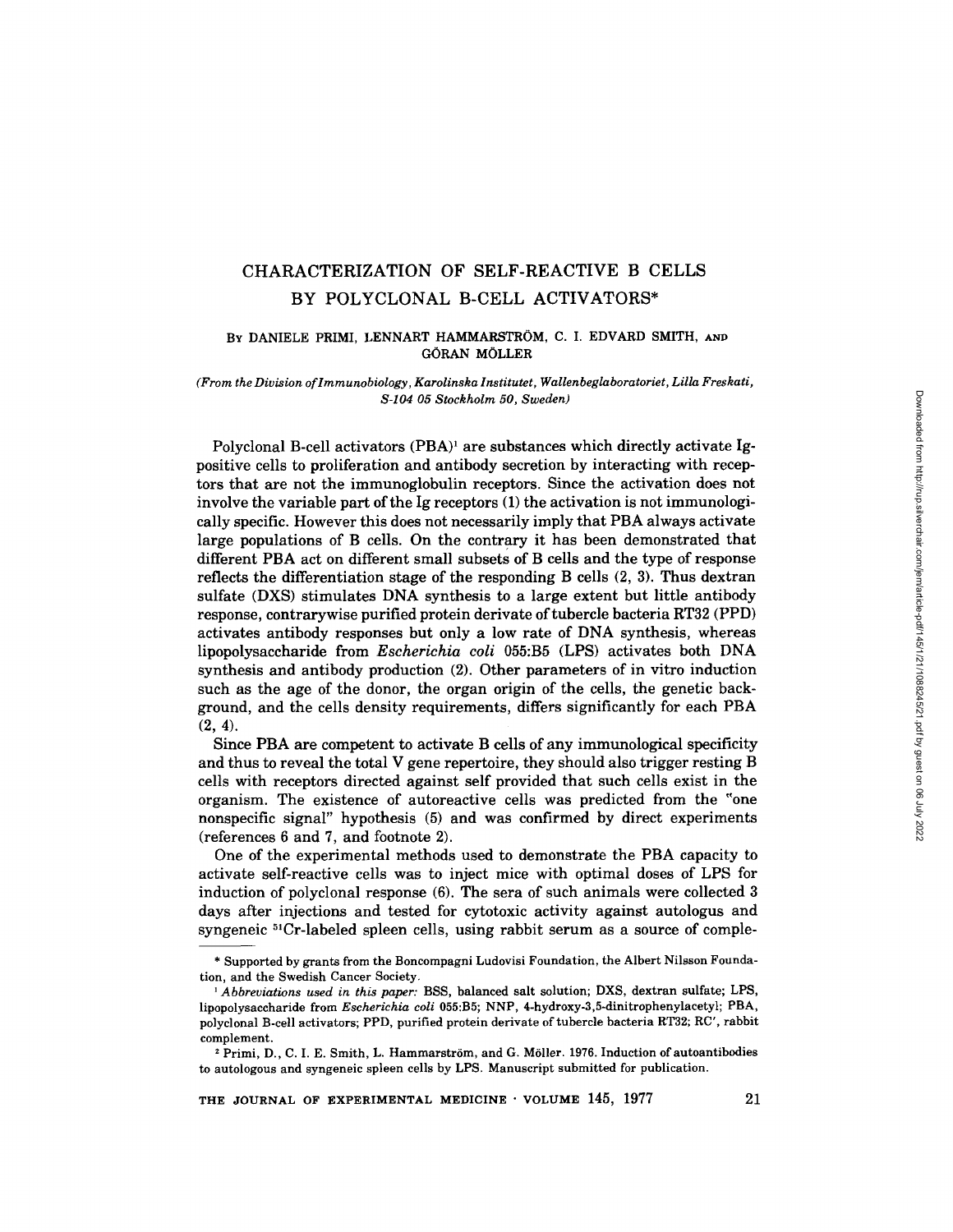### 22 SELF-REACTIVE B CELLS

**merit (C). There was consistently a detectable cytotoxic effect, and proper controls showed that cytotoxicity was most likely due to the appearance of selfreacting antibodies produced by nonspeciflcally activated B cells.** 

**These findings suggested that self-reactive B cells do exist in normal animals and thus that they are not irreversibly tolerized. If this is so it has to be expected that the capacity of these cells to be activated after stimulation with different PBA, would reflect the heterogeneity of all the Ig-positive cells.** 

**In order to investigate this, we injected mice with different PBA (DXS, LPS, and PPD) and studied the C-dependent cytotoxicity caused by sera from injected mice against syngeneic target cells, with regard to the different parameters used for characterization of B-cell subpopulations. The pattern of the response that we found strongly suggested that the capacity of self-reactive cells to release immunoglobulins reflected the polyclonal-activating capacity of the different PBA used and that these responses depend on the same parameters used for differentiation of B-cell subpopulations. The implications of these findings for the understanding of the mechanism of B-lymphocyte triggering and for self-nonself discrimination are discussed.** 

### Materials and Methods

*Animals and Immunizations.* A x 5M, A/Sn, A.CA, CBA, and A × C57BL mice, matched for age and sex, were used throughout the experiments. The mice were injected intraperitoneally (i.p.) with varying doses of PBA in a volume not exceeding 0.2 ml. in balanced salt solution (BSS).

*Mitogens.* Three different mitogens were used. These were LPS obtained by phenol water extraction according to the method of Westphal et al. (8) (provided from Karolinska Institutet, Department of Bacteriology, Stockholm, Sweden), PPD (obtained from Statens Seruminstitut, Copenhagen, Denmark) and, DXS (obtained from Pharmacia Fine Chemicals, Ltd., Uppsala, Sweden). When not otherwise stated the concentration of the mitogens used throughout the experiments was 150  $\mu$ g/animal.

*Sera.* Mice were bled from the retro-orbital plexus usually 4 days after mitogen injections. The sera were separated by centrifugation 1 h later and stored in aliquots at  $-20^{\circ}$ C after being inactivated at 56°C for 30 min.

*Plaque Assay.* Polyclonal antibody production was measured by a modification of Jerne's hemolytic plaque assay using the hapten 4-hydroxy-3,5-dinitrophenylacetyl (NNP) coupled to sheep red blood cells (SRBC). These target cells have been shown to be suitable for detecting polyclonal antibody synthesis (9).

*Reconstitution oflrradiated Animals.* Mice were irradiated with 750 rad and left for 4 h. The animals were then injected with 100 IU heparin and reconstituted intravenously (i.v.) with 2.5  $\times$  $10^6$  syngeneic fetal liver cells in a vol of 0.2 ml. of BSS. The mice were protected by 50  $\mu$ g/ml tetracycline (Dumocylin) in the drinking water.

*Target Cells.* Spleen cell suspensions from mice were obtained by pressing the spleen through stainless screens. The resultant suspension was pipetted vigorously and the remaining cellular aggregates allowed to settle for 5 min. The cells remaining in the supernate were centrifugated and the pellet was resuspended in a solution made up by one part of BSS and eight parts of 0.82% NH<sub>4</sub>Cl in order to lyse the RBC in the suspension. The cells were then washed three times before labeling with  ${}^{51}Cr$ .

RBC were obtained by bleeding the mice from the retro-orbital plexus and the blood was collected in tubes containing ACD solution in order to avoid clotting. The cells were washed three times before labeling.

Labeling with <sup>51</sup>Cr. 0.1 ml of sodium chromate (sp act 10 mCi/ml) was added to 10<sup>8</sup> packed spleen lymphocytes in 0.25 ml of RPMI medium supplemented with penicillin, streptomycin (500 IU/ml) (Flow Laboratories, Irvine, Scotland), and 10% fetal calf serum. When RBC were labeled they were suspended in BSS. The cells were incubated for 75 min at 37°C and agitated every 15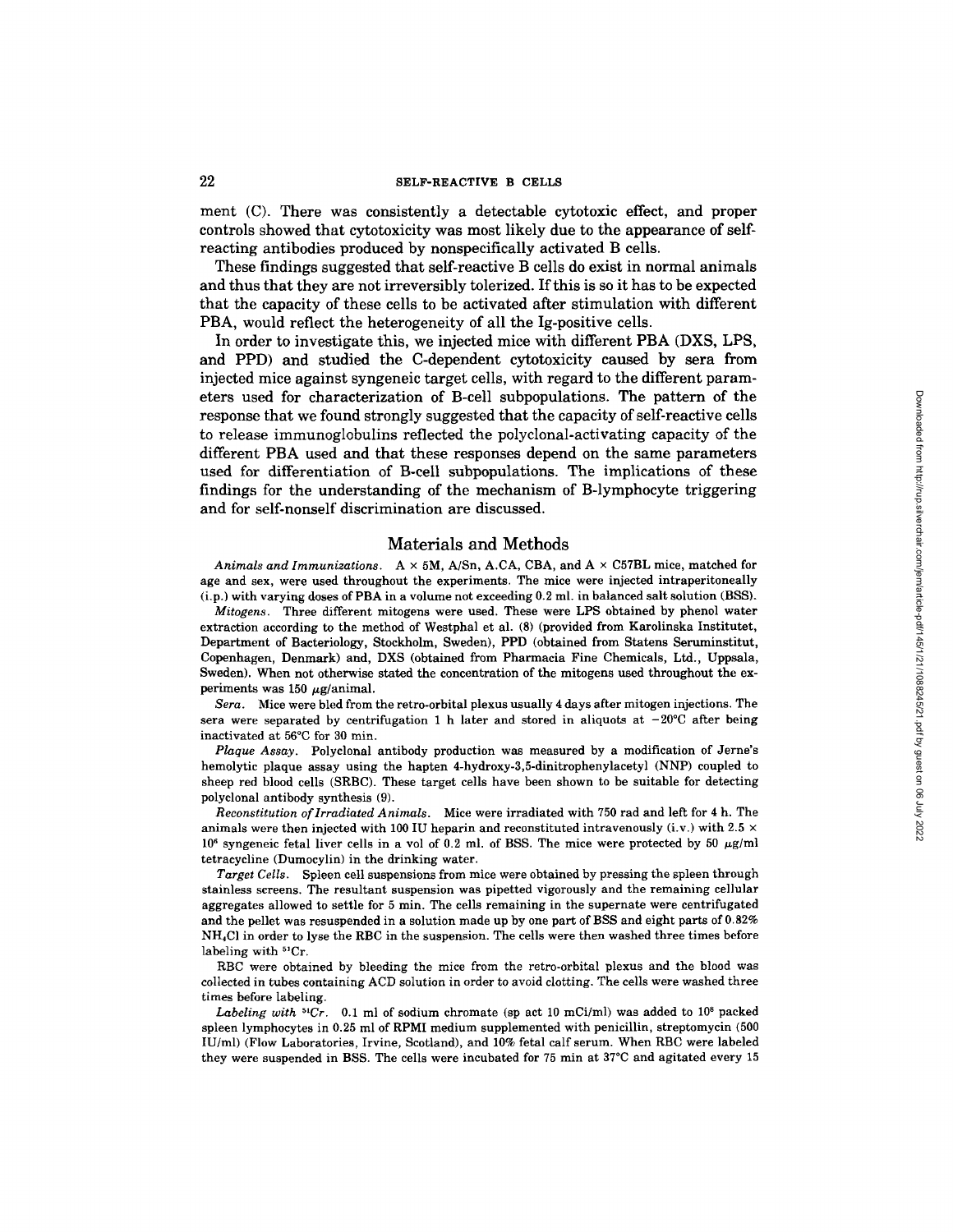min. The cells were then washed twice and resuspended to a concentration of  $10^7$ /ml in RPMI medium.

*Complement.* Rabbit serum, never stored for more than 1 wk, was used as source of C (usually at a 1/5 dilution in BSS) after absorption according to the method of Boyse et al. (10), using a 30% suspension of thymus and spleen cells.

Assay for Cytotoxicity. 50  $\mu$ l of a cell suspension, containing  $5 \times 10^5$  labeled target cells, was pipetted into hemolysis tubes containing  $50 \mu l$  of serum from mitogen-injected or control mice. Controls consisted of target cells incubated with serum from untreated syngeneic mice in the presence of C and target cells treated with C or medium alone. To measure total releasable isotope the target cells were incubated with sodium dodecyl sulfate (SDS). The mixtures were incubated for 1 h at 37°C. After two washings in BSS the cells were resuspended in 50  $\mu$ l of rabbit C (RC') and incubated for another hour at 37°C in a water bath. All assays were done in triplicate. After incubation the tubes were centrifuged and the supernates and pellets counted in a gamma counter. The percentage of <sup>51</sup>Cr released was calculated as follows:

cpm supernate  $-$  Bg. in counter

(cpm pellet - cpm supernate) -  $2$  Bg. in counter

Specific lysis was calculated according to the following formula:

% lysis exp.  $-$  % lysis control  $\times$  100.  $\frac{1}{8}$  maximum lysis  $-$  % lysis control

# Results

*Induction of Cytotoxicity Varies with the PBA Used.* In order to study the Cdependent cytotoxic activity against syngeneic spleen cells of sera from mice injected with different PBA we injected  $A \times 5M$  mice with 150  $\mu$ g of DXS, LPS, and PPD. The polyclonal antibody response in normal spleen cells after stimulation with these three substances is known to differ substantially. Thus PPD and LPS give a high antibody response, whereas DXS induces a low antibody response (2). Fig. 1 shows the C-dependent cytotoxic response against syngeneic<sup>51</sup>Cr-labeled spleen cells of sera collected 4 days after the injection of each of the three different mitogens. The rabbit sera, used as C source, were absorbed, before testing, with 1/3 of its volume of packed target cells in order to decrease the spontaneous lytic activity. The pattern of the response that we found reflected the different polyclonal-activating capacity of these substances with a maximum isotope release caused by sera of PPD-injected mice and a minimum release caused by sera of DXS-treated animals.

*Strain Dependency of the Lytic Activity.* One of the parameters used to differentiate B-cells subpopulations is the different activating capacity of Bcell mitogens for spleen cells from different strains of mice. We have tested the lytic activity against syngeneic spleen cells of sera from  $A, A \times 5M$ , and CBA mice 4 days after injection of DXS, LPS, and PPD. As can be seen in Fig. 2 all the sera had cytotoxic activity, but the level of activity varied from strain to strain.  $A \times 5M$  as well as CBA are known to respond very well to LPS, whereas A is a low responder. The specific lysis caused by the sera tested reflects this strain dependency not only to LPS, but also to PPD as well as to DXS. This is in accordance with previous experiments<sup>2</sup> in which we could not detect any specific lysis with sera from LPS-injected C3H/HeJ mice, which are genetically nonresponders to LPS, whereas the lytic activity was very high with sera from C3H/Tif mice which are LPS high responders.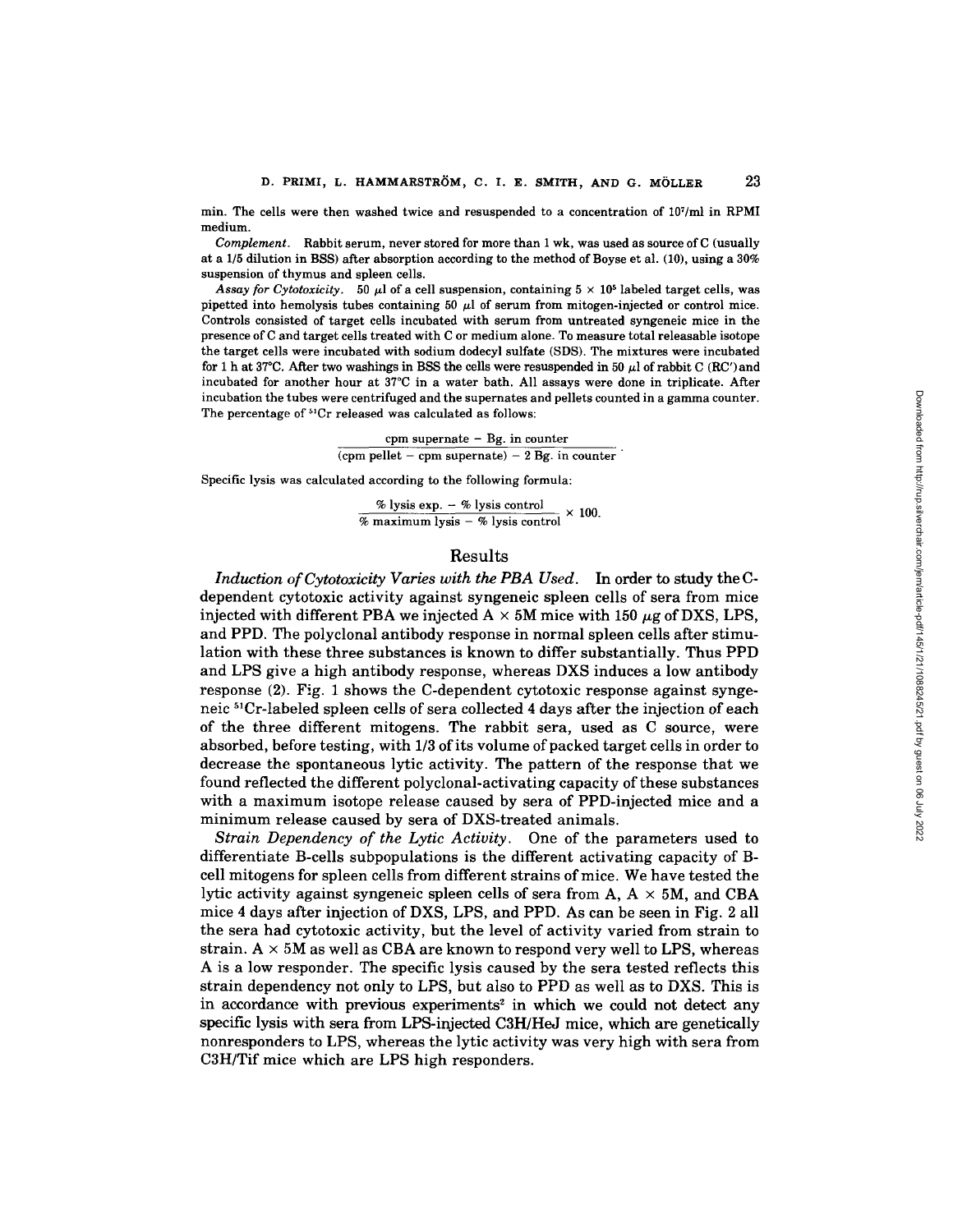

FIG. 1. Percent isotope release from <sup>51</sup>Cr-labeled spleen cells of A  $\times$  5M mice after incubation for 1 h at 37<sup>°</sup>C with serum from syngeneic mice injected with 150  $\mu$ g of BSS  $(\Box \cdots \Box)$ , DXS ( $\blacksquare \cdots \blacksquare$ ), LPS  $(\Box \cdots \Box)$ , and PPD ( $\blacksquare \cdots \blacksquare$ ). The bar represents the value of the spontaneous isotope release of the target cells. Student's t test was carried out between the groups. (0.01 P 0.05).

*DXS Pretreatment Does Not Increase A utoantibody Production after Injection of LPS.* It has been reported that administration of DXS to mice, resulted in an enhanced in vitro response to LPS when spleen cells were cultured in vitro 4 days after in vivo prestimulation (3). This led to the conclusion that DXSactivated cells exhibited an increased sensitivity to LPS and that the enhancement of the response caused by DXS pretreatment was due to a direct effect of DXS on the cells that later responded to LPS. In order to study if this enhanced response also occurred with our autoantibody response, we injected A x C57BL/10 mice with 100  $\mu$ g of DXS. 4 days later we administrated 150  $\mu$ g of LPS to the pretreated mice as well as to normal animals. Sera were collected 4 days later and tested for C-dependent cytotoxicity against syngeneic spleen lymphocytes. As can be seen in Fig. 3 we did not find any enhancement of the lytic response using sera from DXS-pretreated mice. The failure to reproduce the expected synergism could be due to the migration in vivo of the DXSactivated cells. To study this possibility we tested spleen cells from LPSinjected mice for polyclonal antibody response in the plaque assay. Table I shows that prestimulation with DXS increased to a large extent the polyclonal antibody response to LPS. This result argues against the migration of the DXS-activated cells as the possible cause of lack of synergism in our original experiment. A more likely explanation is that not all the LPS responder cells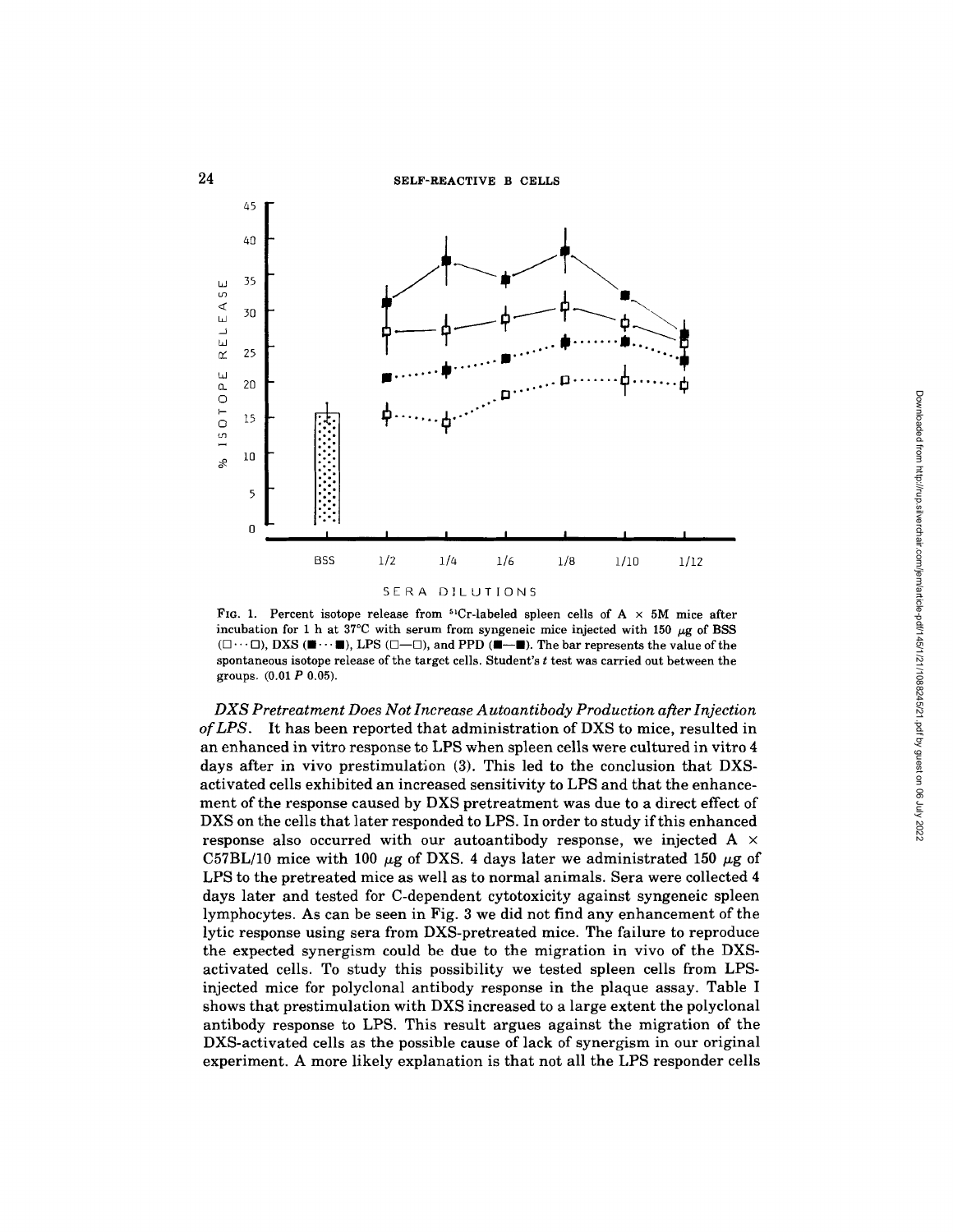

FIG. 2. A/Sn,  $A \times 5M$ , and CBA mice were injected with 150  $\mu$ g of LPS (A), PPD (B), and DXS (C). **Sera were collected 4 days later and tested for C-dependent cytotoxicity against syngeneic spleen cells.** 





**can be preactivated by DXS, it may exist as a subpopulation of LPS responder cells whose precursors are not DXS sensitive.** 

*Pattern of Response of Polyclonally Activated Precursor Cells.* **DXS has been shown to activate precursor B cells, while PPD and LPS lack this capacity (3). In order to study if this pattern could be reproduced when synthesis of self**reactive immunoglobulins is measured,  $2.5 \times 10^7$  fetal liver cells were injected **into syngeneic irradiated recipients and the sera of these animals were tested for their capacity to lyse syngeneic spleens cells after the administration of DXS, LPS, and PPD. Since it has been reported that radioresistent cells disappear 4 days after irradiation (3), we injected the mitogens at day 6 after reconstitution and the sera were collected 4 days later. We found a significant**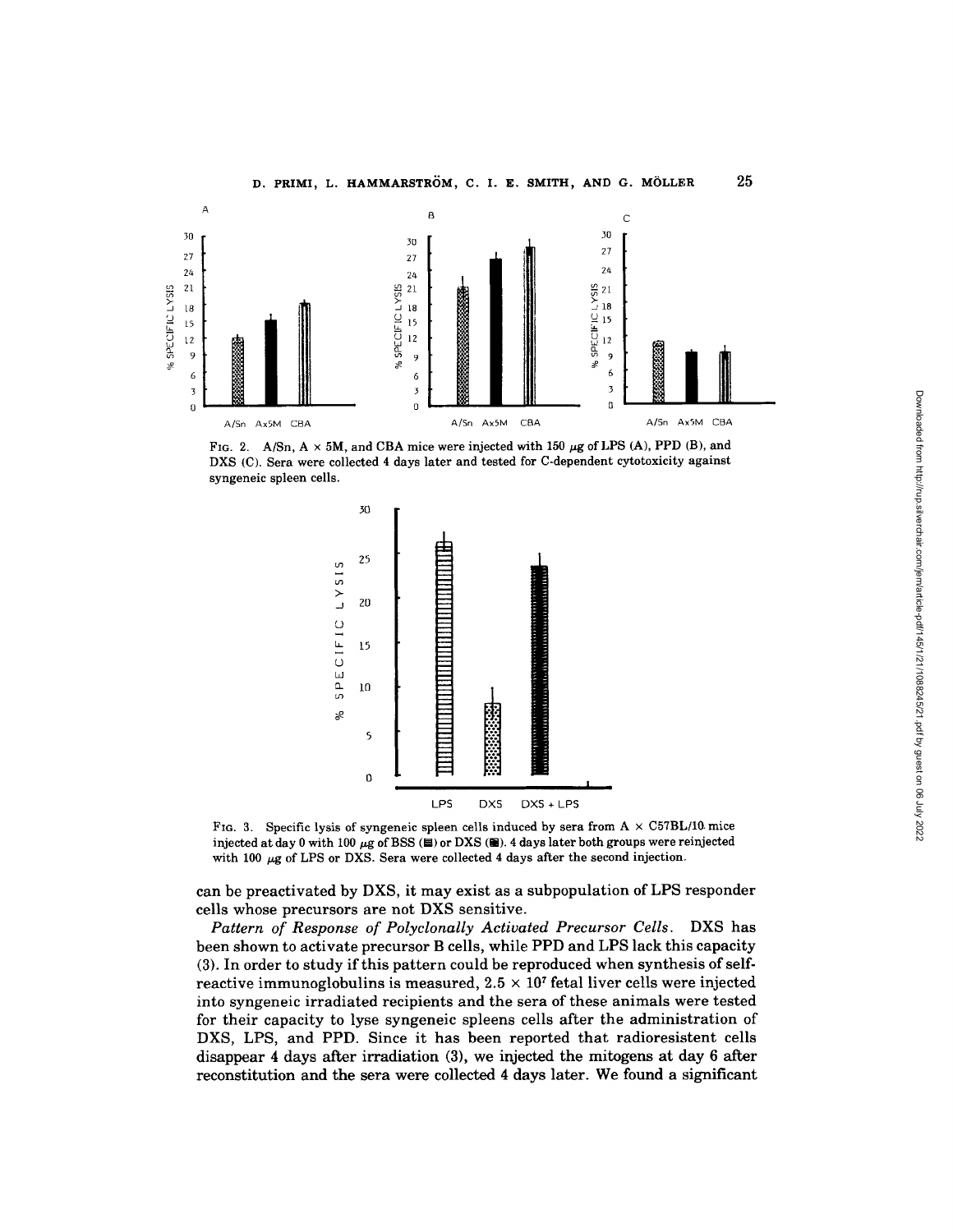| Day 0 prestimulation | Day 4 activation | Day 8 $PFC/10^6$ cells |
|----------------------|------------------|------------------------|
| <b>BSS</b>           | <b>BSS</b>       | $75 \pm 25$            |
| DXS                  | <b>BSS</b>       | $240 \pm 10$           |
| <b>BSS</b>           | LPS              | $2.296 \pm 145$        |
| DXS                  | LPS              | $4.000 \pm 128$        |

| TABLE I                               |  |  |  |
|---------------------------------------|--|--|--|
| DXS Prestimulation and LPS Activation |  |  |  |

The data are presented as the mean  $\pm$  SE of triplicate experiments. DXS injected 100  $\mu$ g/animal. LPS injected 100  $\mu$ g/animal.



Fig. 4. Specific lysis caused by sera from  $A \times C57BL/10$  mice collected at different times after irradiation and reconstitution with fetal liver cells and injection of 100  $\mu$ g of LPS, PPD, and DXS. Fig. 4 A represents the specific lysis caused by sera from normal animals injected with the same PBA; Fig. 4 B represents the specific lysis caused by sera of mice irradiated and reconstituted and injected 6 days after reconstitution; in Fig. 4 C the mice were injected 15 days after reconstitution.

decrease in the specific lysis using these sera as compared with sera from normal mice injected with the same PBA. However a certain degree of cytotoxic activity was still detectable (Fig. 4). To find the cause of this residual response we tested spleens of reconstituted mice for polyclonal response. As can be seen in Table II, 6 days after irradiation there was still a significant polyclonal response, thus excluding the possibility of complete elimination of radioresistant cells. When the PBA were injected at day 15 after reconstitution and the sera collected 4 days later, we found that the cytotoxic activity against syngeneic spleen cells of these sera returned to normal levels. This is in perfect agreement with the sequential acquisition in the PBA responsiveness in the differentiation process as described by other authors (2, 11, 12).

*Involvement of the Histocompatibility Antigens in the Lysis of the Target Cells.* We have shown that the sera of mitogens injected mice contain antibodies directed against syngeneic cells. These autoantibodies are probably released from polyclonally activated B cells that are programmed to react against self. It is of interest to determine the specificity of these antibodies with particular attention to the possibility that they are directed against the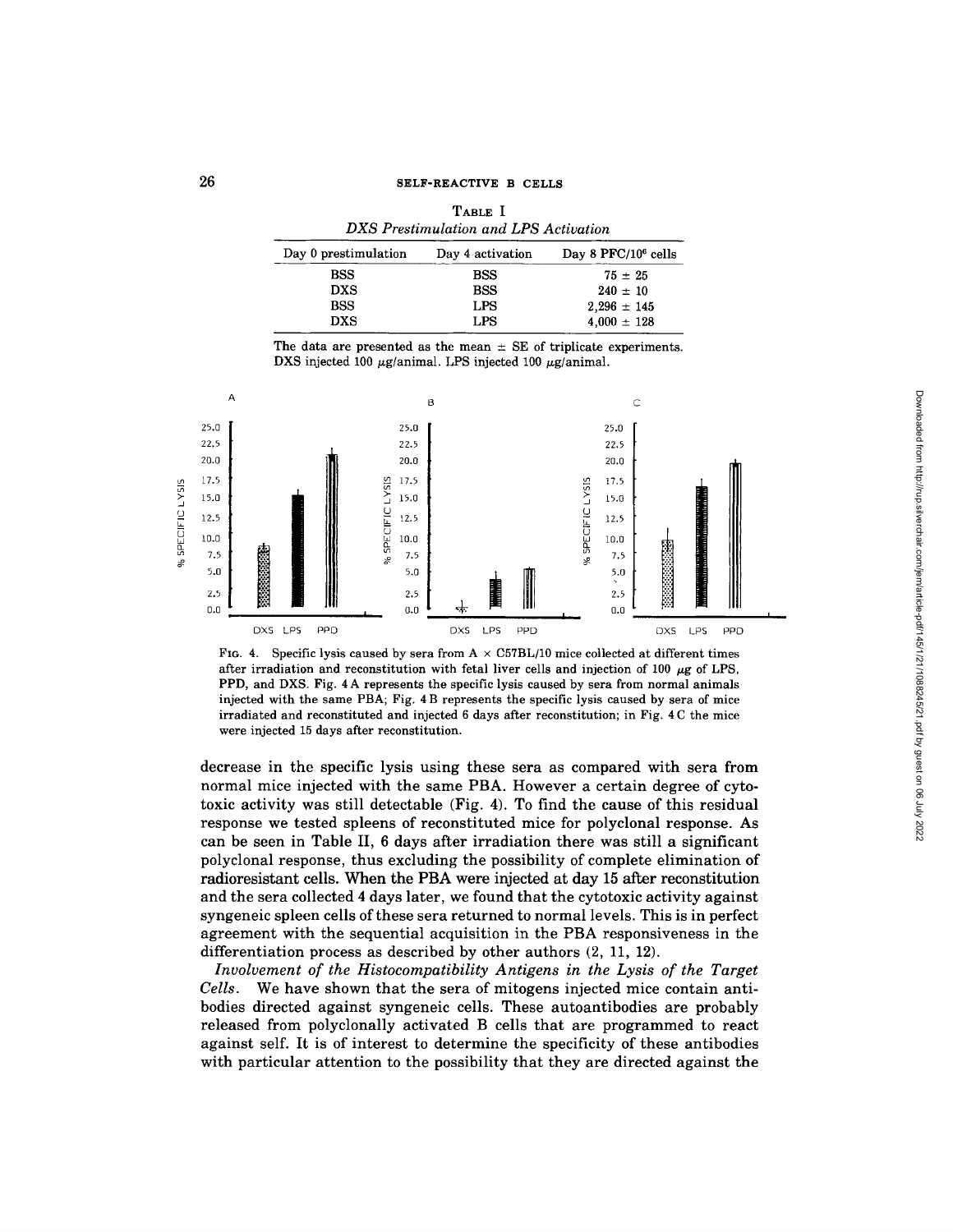| TABLE II                                                   |  |  |  |  |
|------------------------------------------------------------|--|--|--|--|
| Spontaneous PFC against NNP-SRBC from Spleen Cells 2 and 5 |  |  |  |  |
| Days after Animals Irradiation                             |  |  |  |  |

|                         | PFC/10 <sup>6</sup> spleen cells |       |
|-------------------------|----------------------------------|-------|
| Animals condition       | IgM                              | IgG   |
| Normal animals          | 23.7                             | 3.9   |
| Day 2 after irradiation | 35.0                             | 7.2   |
| Day 5 after irradiation | 156.0                            | 126.7 |



**Fro. 5. C-dependent cytotoxicity caused by sera from A/Sn mice collected 4 days after**  injection of 150  $\mu$ g of PPD. The same sera were also absorbed, before testing, on 1/3 volume **of target cells and on the same volume of spleen cells from A.CA mice.** 

**major histocompatibility antigens, or if they are capable of reacting with a variety of other surface antigens of the target cells as well.** 

To study this we injected  $A/Sn (H-2<sup>a</sup>)$  mice with 150  $\mu$ g of PPD and collected **the sera 4 days later. The sera were tested in the cytotoxic assay using the same sera absorbed with syngeneic spleen cells as control. Before testing, some of the sera were also absorbed with spleen cells from the co-isogeneic strain A.CA** *(H-2J).* **Fig. 5 shows that absorption of the sera with these two kinds of cells eliminated the cytotoxic activity of the sera to the same extent. Since the only difference between the strain A/Sn and A.CA is in the** *H-2* **region we conclude that the self-reactive immunoglobulins produced by polyclonally activated B cells are directed against a variety of surface antigens on the target cells and that the anti-H-2 antibodies represent, if they exist, such a small part of the antibodies that no detectable cytotoxicity remains. Sera from PPD-injected mice were capable of lysing syngeneic RBC in the presence of C (Fig. 6). Since RBC have a low concentration of H-2 antigens compared to** 

**27**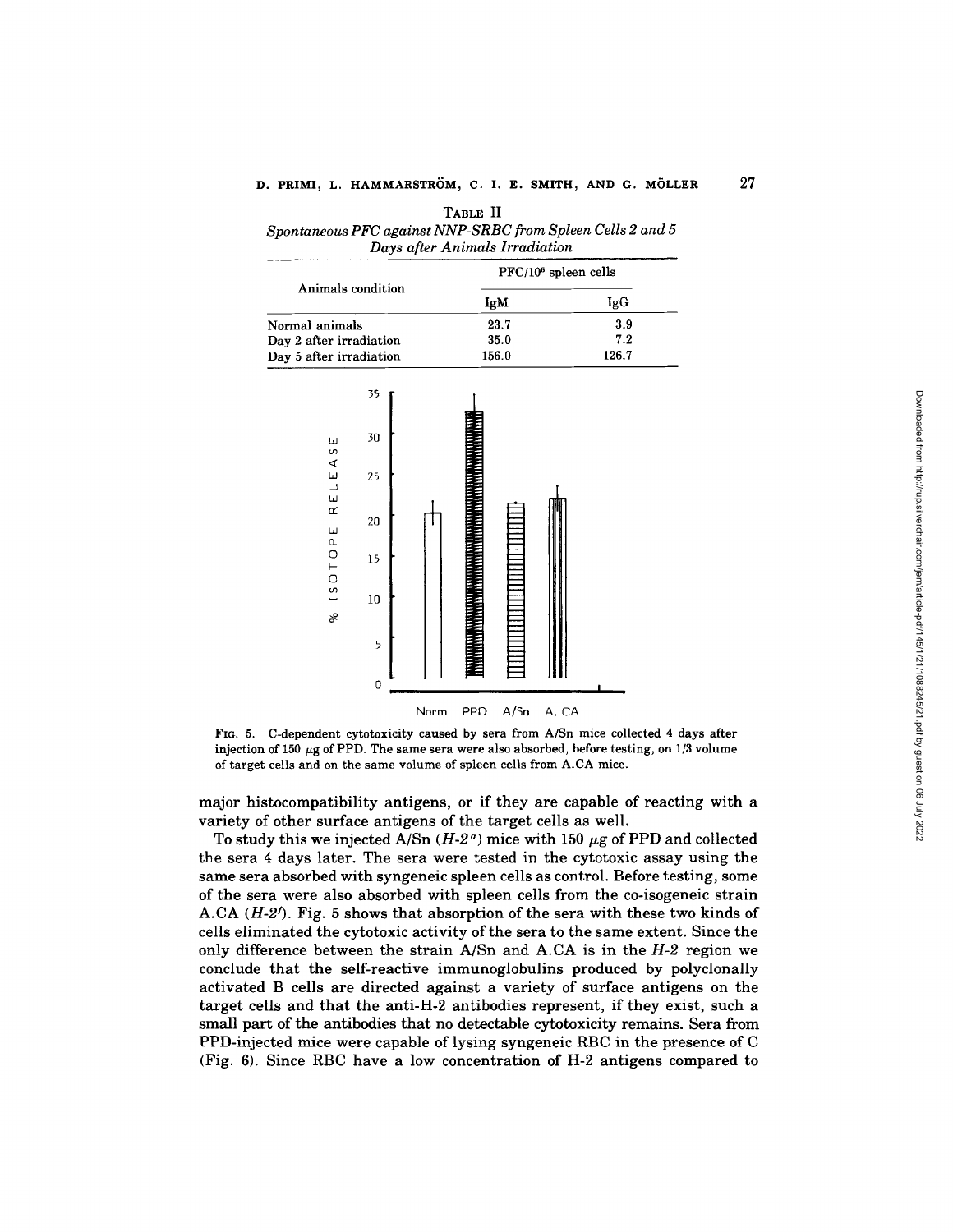#### SELF-REACTIVE B CELLS



FIG. 6. C-dependent cytotoxic response on syngeneic RPC caused by sera from CBA mice injected with 150  $\mu$ g of PPD ( $\blacksquare$ ) or BSS ( $\Box$ ).

lymphatic cells, it seems unlikely that the immunoglobulins that we detected against the target cells were mainly directed against the *H-2* system.

### Discussion

Our results indicate that the different activating properties of PBA are detectable also when synthesis of self-reactive immunoglobulins is measured. DXS stimulates the production of autoantibodies to a relatively low extent, whereas LPS and PPD induce a higher degree of activation of self-reactive B cells. We have found a higher level of specific cytotoxicity in the sera of those mice that, for genetic reasons, respond better to LPS compared with those that respond less well. We detected a diminished level of autoantibodies in the sera of mice that have been irradiated and reconstituted with fetal liver cells before injection of LPS and PPD. However, when these PBA were injected after a period that allowed the injected cells to mature, the sera of these animals recuperated the lytic activity against syngeneic cells. This suggests that PPD and LPS are incompetent to activate immature B cells. It was not possible for us to enhance the response of LPS by pretreating the mice with DXS. However, when measuring the polyclonal response it was found that DXS pretreatment increased the number of plaques to NNP-SRBC after LPS injection. This implies that all DXS-responding cells are not necessarily the precursors of the later LPS-responding cells.

These findings suggest that self-reactive B cells exist in a resting state in normal animals and that they can become activated by PBA to secrete their gene products in the same way as all B cells. From this it follows that selfnonself discrimination must be carried out at the T-cell level and that tolerance does not exist at the B-cell level.

Our findings have implications for the understanding of the mechanism of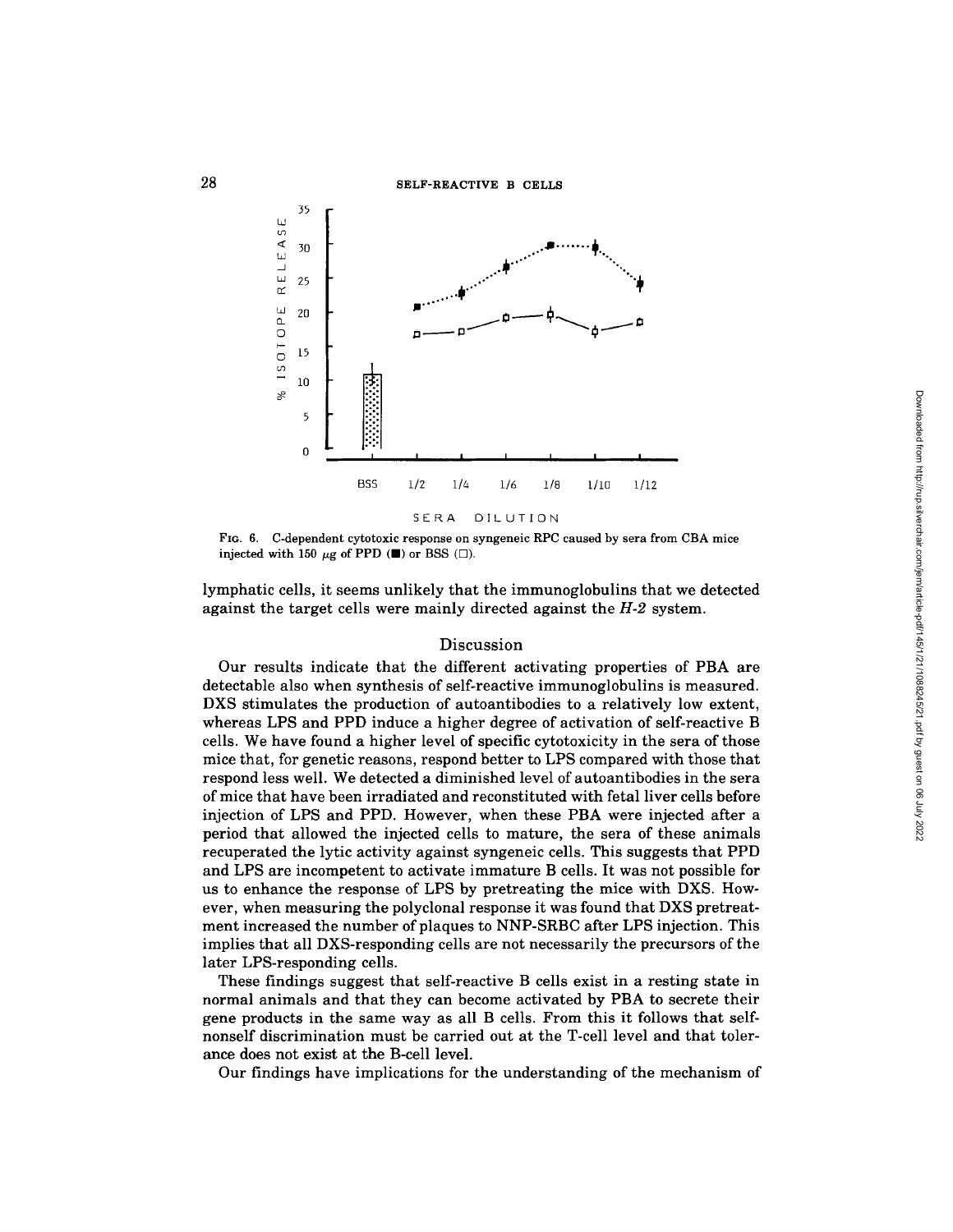lymphocyte triggering. The two-signal hypothesis (13) states that the interaction between the antigen and the Ig receptors results in an irreversible state of immunological tolerance. This concept predicts that when a cell programmed to react against a self-antigen becomes immunologically competent it has to become irreversibly tolerized, because the self-antigen will provide the tolerogenic signal "one". The Ig-positive cells responding to PPD and LPS have been shown to be mature B cells and therefore it has to be expected that no selfreactive B cells would exist in this population, since these cells would all have met self-antigens during their differentiation pathway. Obviously this expectation was not fulfilled by the findings. Another consequence of the concept is that the tolerizing event should depend only on the interaction between the antigen and the Ig receptor. This should occur in all the Ig-positive cells irrespective of the genetic background. However, we have found that autoantibody production is strain dependent in a way that cannot be explained by the two-signal concept.

Instead our findings are in accordance with the one nonspecific signal hypothesis (5). This assumes that only one nonspecific signal activates B cells and this signal is delivered by nonclonally distributed receptors for PBA. Therefore PBA activate cells of all specificities, including those directed against self. The prevention of the formation of autoantibodies in normal conditions is probably due to the absence of self-reactive T cells. Since all autologus antigens are thymus dependent, self-recognizing B cells cannot normally be activated, due to the lack of cooperation between B and T cells. This theory is strongly supported by the recent demonstration that tolerance to a hapten protein conjugate did not effect the B cells, which could be activated to antibody synthesis against the tolerogen by LPS (14).

In conclusion our findings demonstrate that self-tolerance does not exist at the B-cell level and that self-reactive cells, as well as cells of all other specificities can be activated by PBA in different ways according to their activating capacity, thus excluding that contact between Ig receptors and self-antigens causes irreversible tolerance.

# Summary

The existence of autoreactive B cells was predicted by theoretical considerations and, recently, confirmed by direct experiments. The aim of the present work was to investigate if the capacity of self-reactive B cells to be activated with different polyclonal B-cell activators (PBA) reflects the heterogeneity of the response as seen in all the Ig-positive cells.

We injected mice with dextran sulfate, lipopolysaccharide from *Escherichia coli* 055:B5, and purified protein derivate ofturbercle bacteria RT32 and studied the complement-dependent cytotoxicity against syngeneic spleen cells caused by the sera from injected mice with regard to the different parameters used for characterization of B-cell subpopulations. It was found that the capacity of selfreactive B cells to secrete antibodies reflects the polyclonal-activating capacity of the PBA used. The implications of these findings for the understanding of the triggering mechanism of B lymphocytes and for self-nonself discrimination are discussed.